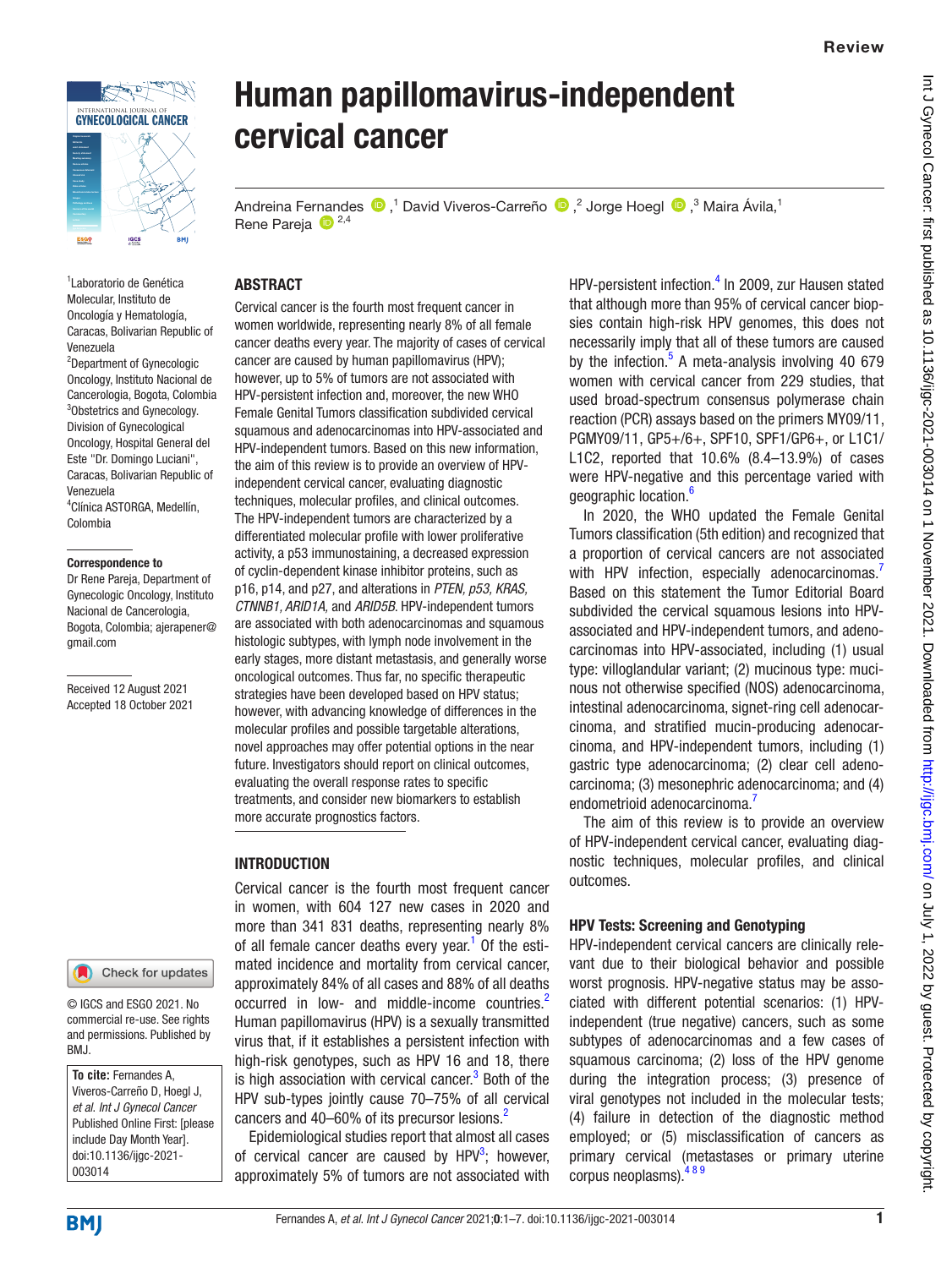<span id="page-1-0"></span>

| HPV test FDA approved for cervical cancer screening <sup>16 17 24</sup><br>Table 1 |                             |                             |                       |                               |                                     |                                  |  |  |
|------------------------------------------------------------------------------------|-----------------------------|-----------------------------|-----------------------|-------------------------------|-------------------------------------|----------------------------------|--|--|
| <b>Commercial</b><br>name                                                          | Assay type                  | Genotypes                   | Target<br>genes       | <b>Analytical sensitivity</b> | <b>Sensitivity</b><br>$% (95\% CI)$ | <b>Specificity</b><br>% (95% CI) |  |  |
| <b>Hybrid Capture</b><br>System 2 <sup>*'</sup>                                    | Signal<br>amplification     | 13 HR-HPV<br>5 LR-HPV       | Whole viral<br>genome | 1000-5000 copies/reaction     | 92.7 (85.6 to 97.0)                 | 39.4 (33.1 to 46.0)              |  |  |
| Cervista-HR <sup>*2</sup>                                                          |                             | 14 HR-HPV                   | <b>L1/E6/E7</b>       | 1250-7500 copies/reaction     | 92.8 (83.9 to 97.6)                 | 46,0 (44.2 to 47.0)              |  |  |
| Cervista 16/18 <sup>3</sup>                                                        |                             | 16.18                       | <b>L1/E6/E7</b>       | 625-1200 copies/reaction      | 77.3 (56.6 to 89.9)                 | 67.3 (63.9 to 70.6)              |  |  |
| Cobas HPV Test <sup>4</sup>                                                        | <b>DNA</b><br>amplification | $16.18 +$<br>12 HR-HPV      | L1                    | 150-1200 copies/mL            | 93.5 (82.5 to 97.8)                 | 69.3 (66.9 to 71.5)              |  |  |
| <b>BD Onclarity HPV</b><br>assay <sup>5</sup>                                      |                             | 16, 18, $45 +$<br>11 HR-HPV | E6/E7                 | 251-2367 copies/mL            | 91.4 (77.6 to 97.0)                 | 62.0 (59.6 to 64.4)              |  |  |
| <b>APTIMA HPV</b><br>assay <sup>6</sup>                                            | mRNA<br>amplification       | $16, 18, 45 +$<br>11 HR-HPV | <b>E6/E7</b>          | 19-239 copies/reaction        | 97.7 (92.0 to 99.4)                 | 52.9 (49.1 to 56.6)              |  |  |

\*Does not determine specific type. 1: Qiagen, USA; 2: Hologic Inc, USA; 3: Hologic Inc, USA; 4: Roche Molecular Systems Inc, USA; 5: Becton Dickinson, USA; 6: Hologic Inc, USA.

FDA, US Food and Drug Administration; HPV, human papillomavirus; HR-HPV, high risk HPV; LR, low risk HPV.

The WHO initiative on preventive strategies for eradication of cervical cancer include HPV vaccination in combination with the implementation of effective screening programs with HPV-based testing for risk estimation of CIN3  $+$ , and the proper management of pre-invasive lesions and cervical cancer.<sup>10 11</sup> Therefore, it is important to select an appropriate and validated test in terms of clinical accuracy, reproducibility, and cost-effectiveness before screening implementation.<sup>12–14</sup> In general, molecular tests are widely used in epidemiological studies, during HPV surveillance, and in monitoring the impact of HPV vaccination.<sup>[15](#page-5-9)</sup>

HPV testing is a highly sensitive technique with high negative predictive value  $(97.9-99.3\%)^{12}$  16; however, the optimal performance of an HPV test depends on a large number of factors such as sample collection, nucleic acid extraction methodology, primers, and use of internal controls.<sup>17</sup> The most commonly used methods to detect the HPV genome are based on PCR and the use of hybridization probes targeting the *L1* gene, as this is the most conserved gene in the HPV genotypes.<sup>18</sup> These tests are highly sensitive and specific ([Table 1](#page-1-0)); however, they may not be capable of detecting HPV genomes that do not specifically bind to the designed primers and probes, and therefore a viral genotype that diverges in genomic sequence from the designed primer/probe sequences may escape amplification and/or hybridization and remain undetected.<sup>[19–21](#page-5-12)</sup>

There are currently commercial tests approved by the US Food and Drug Administration for cervical cancer screening based on viral DNA amplification and mRNA amplification. Another group include signal amplification systems [\(Table 1](#page-1-0)). Signal amplification methods have a lower sensitivity than DNA amplification methods and may cause false negatives, especially in cases where the viral load is low. In addition, the absence of an internal control increases the proportion of false negatives, likely due to degradation of the viral genome[.22 23](#page-5-13) Most PCR-based tests only amplify the *L1* region of the virus. Therefore, PCR false negatives may be associated with the loss of this region during the viral integration process<sup>24</sup>; whereas the *E6/E7* mRNA expression evaluation could be associated with the presence of a high-grade lesion or cervical cancer, since it is known that the *E6/E7* mRNA proportion increases after integration of the viral genome into host cells. $^{24}$ 

Due to variations in the methodological approaches used to detect HPV, different primers, and diverse sensitivities and

specificities, Petry et  $al^{25}$  recommend the use of an additional PCR-based test as a part of the differential diagnosis of possible HPV-negative cervical cancer. However, when HPV detection fails by the conventional methodologies, other molecular techniques such as high-throughput sequencing can be used to identify the specific genotype in case of HPV infection. Likewise, if the cDNA is sequenced, the data can show whether there is transcriptional activity of the virus, which is fundamental in both the initiation and maintenance of the malignant phenotype. $26 27$  The evidence shows that in cases of re-testing of suspected HPV-independent tumors, especially those performed with deep sequencing, between 48–57% of cervical cancer samples with a negative result by PCR remain truly negative $^{28}$  both in cases of adenocarcinomas and squamous cell carcinomas.

#### Molecular Profile of HPV-Independent Tumors

The HPV carcinogenesis associated with the development of cervical cancer is well described<sup>[3](#page-5-2)</sup>; however, the mechanism associated with HPV-independent cancers is unclear. $^{29}$  Several studies have evaluated the differential gene expression between the HPV-associated and HPV-independent cervical cancers.<sup>[4 30 31](#page-5-3)</sup> There are differences in the expression of markers between HPV-positive and HPV-independent tumors, evaluating cell proliferation markers such as  $PCNA^{32}$  and  $Ki67^{33}$ ; tumor suppressor proteins such as  $p53, \frac{33-37}{2}p16, \frac{35-38}{2}p14, p21,$  and  $p27^{36}$  $p27^{36}$  $p27^{36}$ ; and proto-oncogenes such as epidermal growth factor receptor (EGFR),  $33$  c-myc,  $34$  and c-Erb-2.[33](#page-5-20)

The HPV-independent tumors have a lower proliferative activity, suggesting that the viral infection induces an increased cellular proliferation.<sup>32</sup> Additionally, HPV-independent tumors show p53 nuclear immunostaining, and thus a useful marker in the differentiation of the viral independent tumors. $33-36$  Nicolás et al $37$ reported that tumors with an HPV-negative result showed a high rate of p53 abnormal (p53abn) immunostaining pattern, suggesting a mutational phenotype associated with the capacity of tumor deregulation, with increased growth potential and metastasis. Finally, HPV-positive tumors show increased expression of cyclindependent kinase (CDK) inhibitor proteins, such as p16, p14, and p27,<sup>36</sup> as a surrogate marker of HPV infection.<sup>38</sup>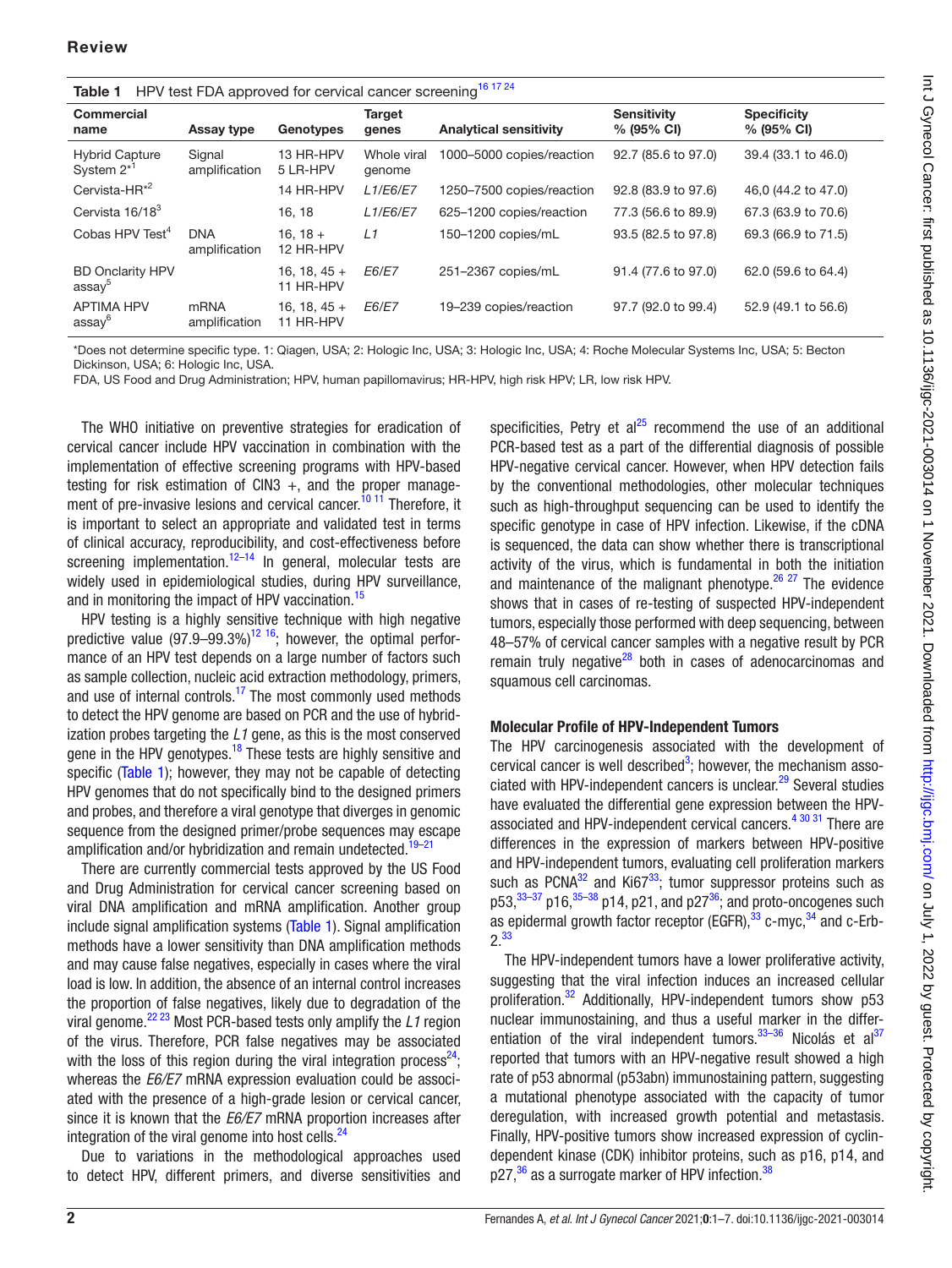With the development and implementation of novel molecular techniques, the comparison of genetic profiles between HPV-associated and HPV-independent tumors has been possible.[4 30 31 39 40](#page-5-3) *WIG-1* is a p53-regulated gene that encodes a transcription factor. *WIG-1* can interact with heterogeneous nuclear ribonucleoprotein (hnRNP A2/B1), RNA helicase A, and double strand RNA (dsRNA), which plays an important role in RNA and protein stabilization.[41](#page-5-27) *WIG-1* is frequently amplified in tumors, including cervical cancer.[39](#page-5-28) *WIG-1* mRNA expression was higher in the HPV-independent cervical cancer cell lines (C33-A and HT-3) than in the HPV-positive cell lines, suggesting a possible role of *WIG-1* in HPV-negative cervical carcinogenesis. The authors reported statistically significant higher *WIG-1* protein staining intensity in HPV-independent cervical cancer tumors compared with HPV-associated tumors, both in squamous (p=0.002) and in adenocarcinomas (p=0.049). $^{39}$  $^{39}$  $^{39}$ 

Differences in expression levels of miRNAs—a class of small non-coding RNA molecules that regulate key cellular processes between high risk-HPV E6/E7 mRNA positive and high risk-HPV E6/ E7 mRNA negative cervical cancer tissue samples have been evaluated. While miR-9 was downregulated, $40$  miR-21 and miR-155 $31$ were upregulated in high risk-HPV E6/E7 mRNA negative cancer tissue samples. The miRNA regulation mechanism involves high risk-HPV E6/E7 proteins; therefore, the absence of these proteins could be deregulating the expression of miR9, miR21, and miR155, impacting regulation of metastasis, cell proliferation, inflammation-associated carcinogenesis, and tumor metabolism.<sup>[31 40](#page-5-30)</sup>

The Cancer Genome Atlas (TCGA) Research Network<sup>[4](#page-5-3)</sup> reports that HPV-independent cervical cancer encompassed a distinct subgroup within the CpG island hypermethylated (CIMP)-low cluster, with a lower mean promoter methylation, typically observed on healthy epithelial tissue. Functional epigenetic analysis showed differential subnetworks for HPV-associated and HPV-independent tumors, with one common subnetwork centered around *Forkhead Box A2* (*FOXA2*) gene (high DNA-methylation and low gene expression in HPV-positive cases). HPV-independent tumors also have a lower activation of NF-κB, p53, and MAPK signaling, a significantly higher epithelial-mesenchymal transition (EMT) mRNA score, and a lower frequency of APOBEC (apolipoprotein B mRNA editing enzyme, catalytic polypeptide-like) mutagenesis signature, and are characterized by mutations in *KRAS, ARID1A,* and *PTEN*.

Liu et al $30$  identified 17 differentially expressed genes between HPV-positive and HPV-negative tumors. Following mRNA and protein level determinations, the authors reported seven genes with significantly higher expression in HPV-negative cervical cancer cells and tissues than in HPV-positive cervical cancer and normal cells or tissues. Particularly, *MEX3A,* an RNA binding gene, and *TTYH3,* a chloride-channel-responsive gene, correlated with shorter overall survival of patients with HPV-independent cervical cancer, representing a possible new therapeutic target.

Based on the expression of HPV *E6/E7* oncogenes, Banister et  $al<sup>42</sup>$  classified cervical tumors into HPV-active and HPV-inactive, based on the transcriptional state of the mRNA. The HPV-inactive group is associated with lower DNA methylation levels and therefore overexpression of several genes. According to the nonsynonymous and synonymous mutation profile, the cancer driver genes *PTEN, p53, CTNNB1, AKT, ARID1A,* and *ARID5B* tend to be mutated, independently of the APOBEC pathway, suggesting that HPV-inactive tumors use alternative pathways to sustain tumor

growth; additionally, the expression of inflammatory associated genes is decreased.

#### Clinical Outcomes of HPV-Independent Tumors

Currently, the proposed first-line treatment for early stages of cervical cancer (stage IA1 with lymph vascular space invasion to IB2 and IIA1 International Federation of Gynecology and Obstetrics (FIGO) 2018) is an open radical hysterectomy with pelvic lymph node assessment.[43 44](#page-5-33) Adjuvant treatment with chemoradiotherapy may be necessary based on pathologic findings. For advanced stages (stage IB3, IIA2 to IVA FIGO 2018) the standard treatment is concomitant platinum-based chemoradiotherapy, and for metastatic disease (IVB FIGO 2018) platinum-based therapy with bevacizumab[.43–45](#page-5-33)

Primary treatment of cervical cancer is based on clinical, imaging, and pathological results. However, there is no specific treatment based on histological type, genomic alteration or HPV status defined in the current guidelines. Several studies have reported that patients with HPV-independent tumors could have a worse prognosis than HPV-associated tumors; however, the clinical impact of HPV detection to determine treatment is still not clear.<sup>46-49</sup> There is no prospective evidence evaluating the outcomes of patients with HPV-independent cervical cancer.

A retrospective cohort study of 136 patients<sup>[50](#page-6-1)</sup> with cervical cancer, including squamous cell carcinoma and adenocarcinoma, showed that of 14 initially HPV-independent tumors, determined by the Hybrid Capture system (Qiagen, USA), only eight were confirmed by PCR. These patients had a worse disease-free survival  $(51.9 \text{ vs } 109.9 \text{ months}; p=0.010)$  and this was considered a prognostic factor even after multivariate analysis. The authors found that despite being more common in adenocarcinomas, these poor outcomes were also demonstrated in non-keratinizing squamous histological types.<sup>[51](#page-6-2)</sup>

Some additional retrospective studies analyzed the association between HPV negativity and oncological outcomes. In a study including 248 patients—108 patients who underwent surgery and 140 patients treated with chemoradiation—Chong et al $52$  reported that 18.5% of cervical cancers were HPV-independent and those tumors were associated in a multivariate analysis with poorer disease-free survival when compared with HPV-associated tumors (HR 3.97, 95% CI 1.84 to 8.58; p=0.0005). Several reports have demonstrated a similar pattern in patients with HPV-associated head and neck squamous cell carcinoma, showing greater radiosensitivity and better prognosis, and this is strongly related to the molecular differences between HPV-associated and HPVindependent tumors.<sup>53</sup> Another retrospective analysis included 214 tumors[,37](#page-5-24) classified as squamous cell carcinoma, adenocarcinoma, adenosquamous, or neuroendocrine. Using reverse hybridization for HPV genotyping and p16 immunostaining, the authors found a 10% rate of HPV-independent tumors. Patients with HPV-independent tumors had higher rates of lymph node invasion (67% vs 36%, p<0.01) and worse disease-free survival (59.8 vs 132.2 months,  $p<0.01$ ) and overall survival (77.0 vs 153.8 months,  $p=0.01$ ) compared with women with HPV-associated tumors. However, only advanced FIGO stage and lymph node metastases after multivariate analysis were associated with a poor prognosis.

A recent retrospective multicenter study evaluating prognostic biomarkers analyzed 464 cases with IB endocervical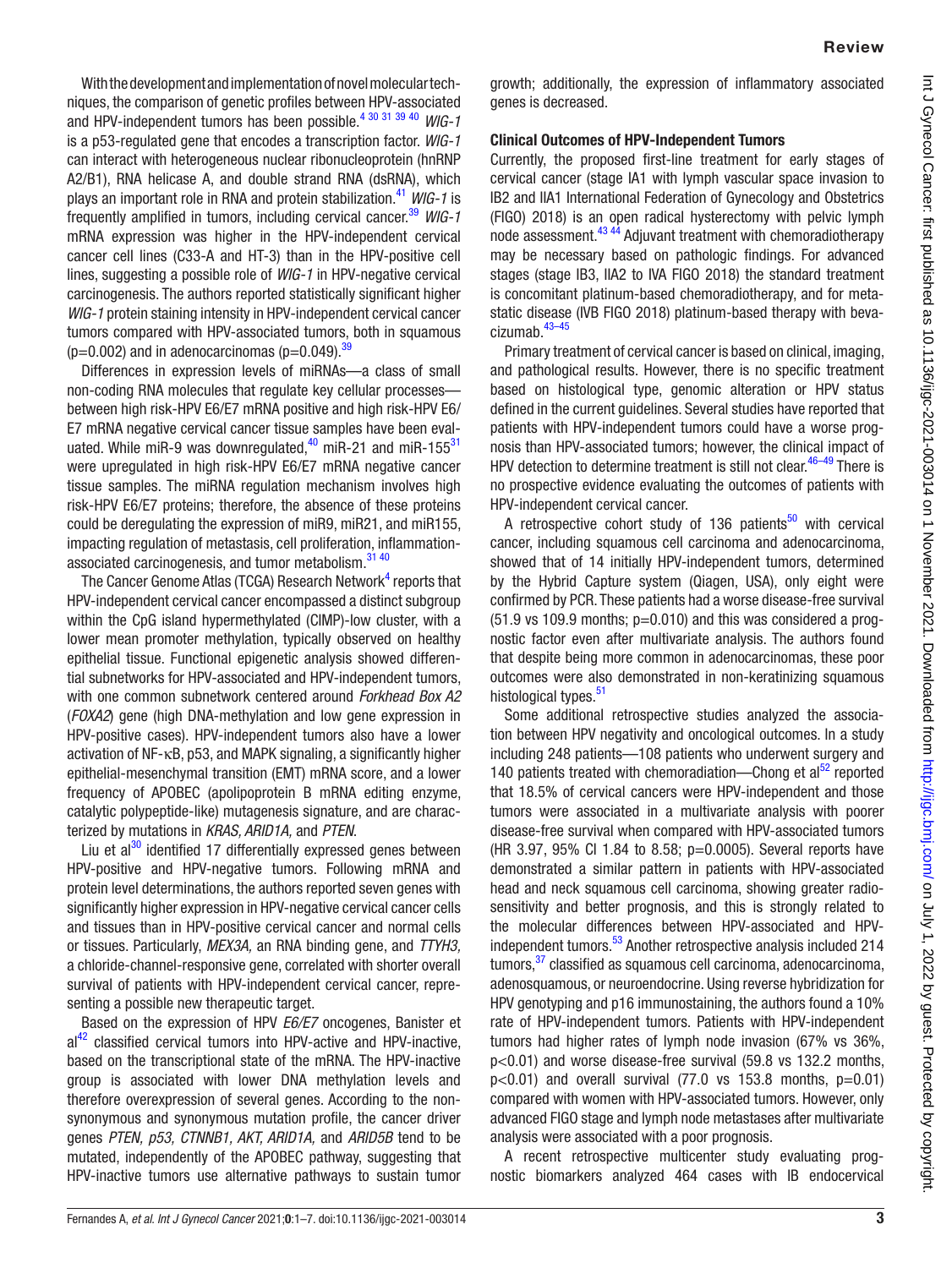## Review

adenocarcinomas using the International Endocervical Adenocarcinoma Criteria and Classification system and no molecular tests. They identified on multivariate analysis that the HPV-independent status was associated with worse recurrence-free survival (HR 2.31, CI 95% 1.02 to 5.46;  $p=0.05$ ). The other associated factors for this cohort were the lymph vascular invasion and the presence of lymph node metastasis.<sup>54</sup>

Finally, in a re-testing study<sup>[55](#page-6-6)</sup> including FIGO stage I-IV of 37 initially HPV-negative samples (corresponding to 14% of all the analyzed tumors), including squamous cell carcinoma and adenocarcinomas, only half were confirmed as HPV-independent. These tumors had a worse cancer-specific survival at 5 years (27% vs  $69\%$ ,  $p=0.009$ ) and a lower recurrence rate, although this was nonsignificant (27% vs 50%, p=0.061). A systematic review and metaanalysis was recently published exploring the value of HPV status in patients with cervical cancer.<sup>[56](#page-6-7)</sup> The analysis of 17 retrospectives studies including 2838 patients showed that the oncological outcomes of patients with HPV-associated cancers were different. The overall survival was higher in this population (HR 0.610, 95% CI 0.457 to 0.814;  $p=0.001$ ), as was the disease-free survival (HR 0.362, 95% CI 0.252 to 0.519; p<0.001), compared with HPVindependent cancer patients. This review has some limitations, given the lack of a registered protocol, the absence of a methods section, and the performance of meta-analysis even when high heterogeneity was present. It also has to be mentioned that the methods for HPV detection and the source of tissue varied through the different primary studies.

The American Joint Committee on Cancer ( $AJCC$ )<sup>[57](#page-6-8)</sup> in its 9th edition, within the key modifications for cervical cancer, suggested defining HPV status as associated or independent, considering the evidence describing worse oncologic outcomes in the HPVindependent tumors. Despite the modest evidence that defines pathological and clinical characteristics of these tumors, the determination of HPV status prior to the start of treatment could be a

useful tool for discussion of disease prognosis and potentially for establishing closer surveillance in these patients. It also encourages further research with the aim of determining carcinogenesis and biological behavior that might lead to personalized treatment and improved oncological outcomes.

### Etiology of HPV-Independent Tumors

Thus far, it is difficult to explain the development of HPV-independent tumors, but the 'hit and run viral theory' could explain the absence of the viral genome in these cases. Viruses associated with human cancers promote an inflammatory process, change the microenvironment and cellular metabolism, and are associated with genomic instability. The 'hit and run theory' proposes that once a viral infection has caused sufficient cellular alteration, expression of viral proteins or viral infection is no longer required for tumor maintenance, and, consequently, the virus may be lost during cancer progression [\(Figure 1](#page-3-0)).<sup>[58 59](#page-6-9)</sup>

It has been proposed that the *E6/E7* oncogenes start the process of carcinogenesis, but as the mutations accumulate over time, transcription of the viral genes is no longer necessary and there-fore they are lost.<sup>[59](#page-6-10)</sup> Additionally, it has been proposed that the 'hit and run' theory of oncogenesis may also leave permanent traces through epigenetic dysregulation. Chromatin remodeling may expose hotspots for viruses to impair transcriptional regulation, DNA repair, and permanent epigenetic alterations in the infected cell, as E7 HR-HPV oncoprotein that stimulates DNA methyltransferase 1 (Dnmt1) activity. $60$  During the 'hit and run' process, the transient but regular presence of viral genomes or parts thereof in a pre-invasive stage of the respective tumor would be considered; thus the initial persistent infection with HPV in pre-invasive lesions could be the necessary hit for the development of HPV-independent cervical cancer after the viral run. $60$  The existence of HPV-independent preinvasive lesions has not been established thus far. However, it was recently reported that two of three HPV-independent pre-invasive



## Hit and Run Theory

<span id="page-3-0"></span>Figure 1 Schematic representation of the hypothetical hit and run mechanism. Created with BioRender.com. Adapted from Ferreira et al $^{59}$  and Niller et al. $^{60}$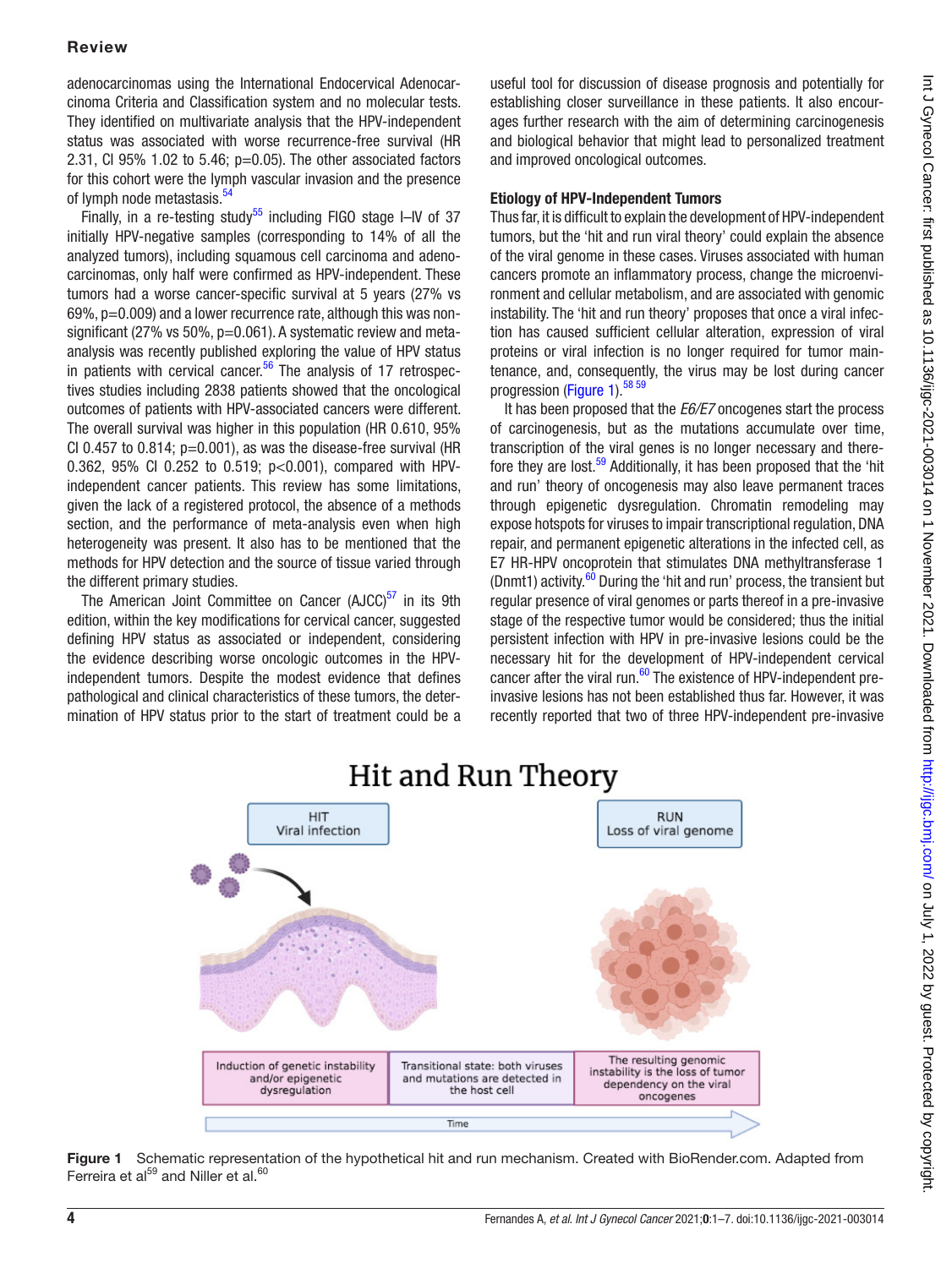<span id="page-4-0"></span>

| <b>Table 2</b> HPV-independent cervical cancer reports |                                             |                               |                                                          |                                                       |  |  |  |
|--------------------------------------------------------|---------------------------------------------|-------------------------------|----------------------------------------------------------|-------------------------------------------------------|--|--|--|
| <b>Author</b>                                          | Sample histology                            | <b>Negative cases</b><br>N(%) | <b>Negative results according</b><br>to sample histology | <b>Technique</b>                                      |  |  |  |
| Riou et al <sup>48</sup>                               | 89 SQ, 17 ADC                               | 17/106 (16.03)                | 15 SQ, 2 ADC                                             | Southern blot, PCR                                    |  |  |  |
| Shikano et al <sup>32</sup>                            | 39 ADC                                      | 14/39 (14.35)                 | 14 ADC                                                   | <b>CISH</b>                                           |  |  |  |
| Brewer et al <sup>34</sup>                             | 30 LCNK, 23 LCK, 7 ADC,<br>5 ADS, 1 CC      | 5/66(7.57)                    | Not reported                                             | $MY09/11 - E6$                                        |  |  |  |
| Lo et $al51$                                           | 107 SQ, 14 ADC                              | 26/121 (21.48)                | 23 SQ, 3 ADC                                             | MY09/11 - sequencing                                  |  |  |  |
| Kedzia et al <sup>33</sup>                             | 47 SQ                                       | 15/47 (31.91)                 | 15 SQ                                                    | $MY09/11 - E6$                                        |  |  |  |
| Park et al <sup>35</sup>                               | 26 ADC unusuals                             | 26/26 (100)                   | 26 ADC unusuals                                          | SPF10-LiPA system                                     |  |  |  |
| Xu et al <sup>39</sup>                                 | 13 SQ, 25 ADC                               | 17/38 (44.73)                 | 4 SQ, 13 ADC                                             | <b>Multiplex PCR</b>                                  |  |  |  |
| Liu et al <sup>40</sup>                                | 89 SQ, 10 ADC, 2 CC, 1<br>undifferentiated  | 14/101 (13.86)                | Not reported                                             | E6/E7 mRNA                                            |  |  |  |
| Rodríguez-Carunchio<br>et al <sup>50</sup>             | 104 SQ, 32 ADC                              | 8/136 (5.88)                  | 3 SQ, 5 ADC                                              | HC2, SPF10-LiPA system,<br>GP5+/6+, E7-specific assay |  |  |  |
| Omori et al <sup>36</sup>                              | 36 ADC usual, 8 ADC<br>gastric              | 14/44 (31.81)                 | 6 ADC usuals, 8 ADC gastrics                             | ISH, PCR                                              |  |  |  |
| Park et al <sup>31</sup>                               | 50 SQ, 2 ADC                                | 15/52 (28.84)                 | Not reported                                             | E6/E7 mRNA                                            |  |  |  |
| Burk et al <sup>4</sup>                                | 144 SQ, 31 ADC, 3 ADS                       | 9/178(5.05)                   | 4 SQ, 5 ADC                                              | RNA seg                                               |  |  |  |
| Banister et al <sup>42</sup>                           | 212 SQ, 44 ADC, 5 ADS                       | 20/261 (7.70)                 | 10 SQ, 8 ADC, 2 ADS                                      | RNA seg ( <i>E6E7</i> /total genes)                   |  |  |  |
| Chong et $al52$                                        | 210 SQ, 38 ADC/ADS                          | 46/248 (18.50)                | 33 SQ, 13 ADC/ADS                                        | PAN Array HPV Genotyping<br>Chip/Anyplex II HPV28     |  |  |  |
| Nicolás et al <sup>37</sup>                            | 168 SQ, 39 ADC, 4 ADS, 3<br>neuroendocrines | 21/214 (9.81)                 | 12 SQ, 6 ADC, 1 ADS, 2<br>neuroendocrines                | SPF10-LiPA system                                     |  |  |  |
| Kaliff et al <sup>55</sup>                             | 169 SQ, 27 ADC, 4 ADS, 2<br>neuroendocrines | 14/202 (6.9)                  | 3 SQ, 9 ADC, 2 ADS                                       | Anyplex II HPV28, RT-PCR E6/<br>E7                    |  |  |  |

ADC, adenocarcinoma; ADS, adenosquamous; CC, clear cells; CISH, chromogenic in situ hybridization; HPV, human papillomavirus; ISH, in situ hybridization; LCK, large cell keratinizing; LCNK, large cell non-keratinizing; PCR, polymerase chain reaction; SQ, squamous.

cervical lesions showed diffuse  $p16^{ink4a}$  staining, similar to the pattern shown in HPV-associated lesions. The authors excluded somatic or germline mutations in the *RB* gene or the *CDKN2A* gene encoding the p16<sup>ink4a</sup> protein, $61$  which could suggest the action of the 'hit-and-run' mechanism.

#### NEW PERSPECTIVES

With the development of new technologies for HPV detection, the detection rate of HPV-negative cases has decreased.<sup>9</sup> However, several studies continue reporting HPV-independent cervical cancer through different methodologies, including deep sequencing, both in cases of adenocarcinomas and squamous cell carcinomas [\(Table 2](#page-4-0)). Additionally, the distinctive molecular profile of these HPV-independent tumors provides information regarding the presence of tumors with a different biological behavior, mediated by the alteration of signaling pathways independent of viral infection, and highlighting alterations in *PTEN, KRAS, p53, CTNNB1, ARID1A,* and *ARID5B*.<sup>[4 42](#page-5-3)</sup> With these data, further investigations based on the evaluation of these proteins as tumor markers in cases of HPVindependent cervical cancer could have some implications for treatment.

A patient with cervical cancer with an HPV-negative test may constitute a biologically distinct subgroup, which may be associated with advanced FIGO stage and a poor prognosis, and may require a different therapeutic strategy.<sup>24 42 62</sup> It is well known that in HPV-independent oropharyngeal cancer, the response rate

to chemotherapy and radiation treatment is lower than in HPV-associated cases.<sup>[53](#page-6-4)</sup> Therefore, the lower progression-free survival and overall survival of HPV-independent cervical tumors may be associated with low responses to current standard treatment. However, to date there are no current data to support this hypothesis. Banister *et al*<sup>42</sup> proposed that, due to the somatic mutations shown by HPV-independent tumors, PI3K/mTOR inhibitors and tyrosine kinases inhibitors (dasatinib) may improve the response rate in these patients.

The lower expression of inflammatory associated genes $42$ suggest that HPV-independent cervical cancers may have a worse response rate to checkpoint inhibitors-based immunotherapy, such as programmed death protein 1/programmed cell death ligand 1 (PD1/PD-L1) inhibitors. The KEYNOTE-028 trial<sup>63</sup> and CHECK-MATE-358 trial<sup>[64](#page-6-14)</sup> demonstrated that patients with HPV-associated cervical cancer (squamous cell type) had improved outcomes due to an elevated proportion of  $TCD8 +$  infiltrating lymphocytes (TILSs) and PD-L1. $\frac{6566}{6}$  However, Chen et al<sup>67</sup> reported no significant difference in PD-L1 expression among different histologic types of endocervical adenocarcinomas.

## **CONCLUSIONS**

HPV-independent cervical cancer constitutes a unique biological entity with a different molecular profile when compared with HPV-associated tumors. The absence of p16 and the presence of founder mutations in genes such as *p53, KRAS, ARID1A,* and *PTEN*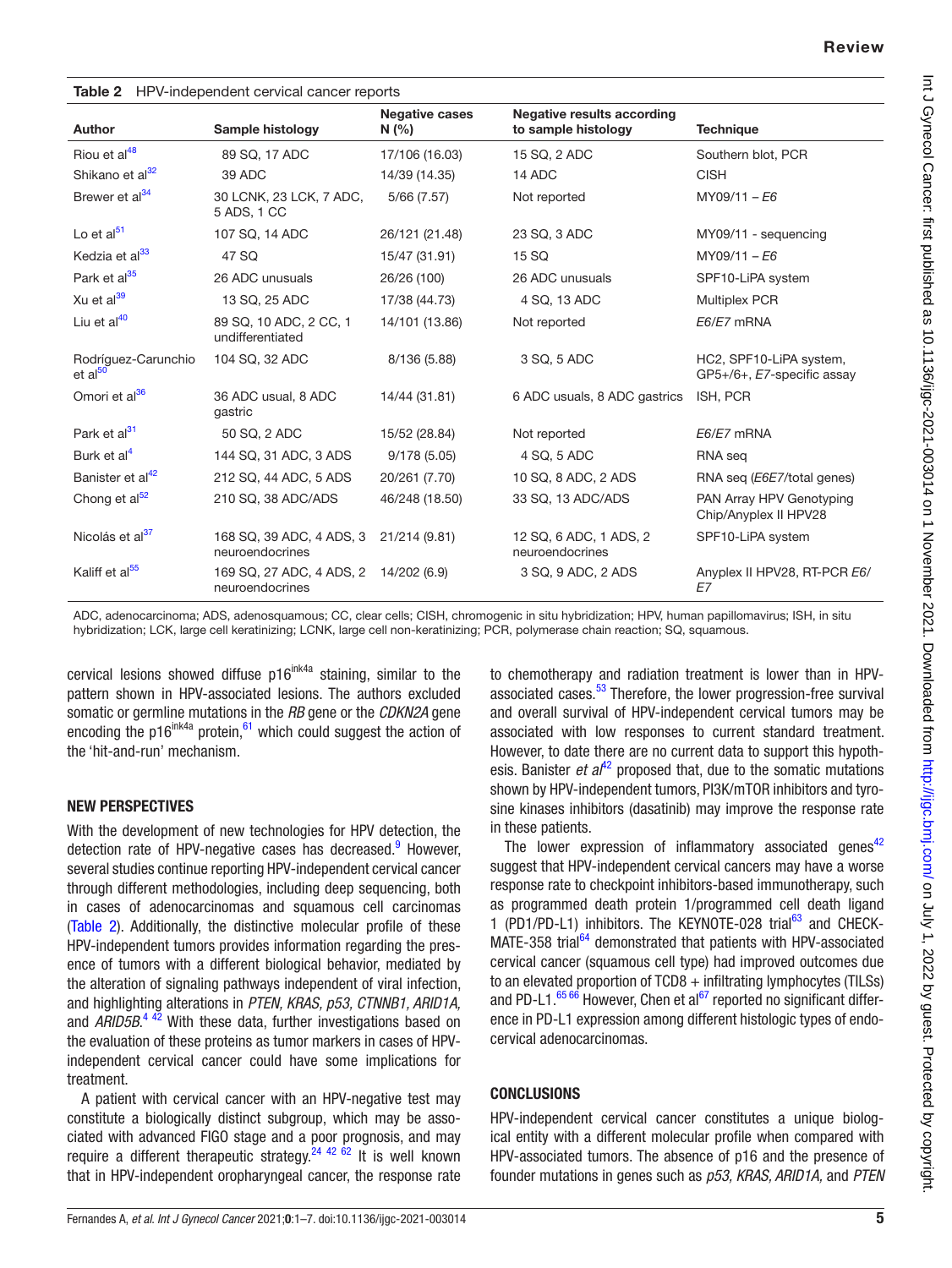## Review

characterize the HPV-independent tumors; thus the WHO recommends the use of HPV testing and p16 immunostaining for differentiation between HPV-associated and HPV-independent cervical cancer. HPV-independent tumors are associated with both adenocarcinomas and squamous histologic subtypes, with lymph node involvement in early stages, more distant metastasis, and generally worse oncological outcomes. However, there is no prospective information available that evaluates different interventions according to HPV status that will lead to changing clinical practice yet, and there is no specific treatment based on HPV status. There is need for future research, encouraging investigators to report on clinical outcomes, evaluating the overall response rates to specific treatments, and to consider new biomarkers to establish more accurate prognostics factors.

Twitter Andreina Fernandes [@AndreFernandes2,](https://twitter.com/AndreFernandes2) David Viveros-Carreño [@dviverosc](https://twitter.com/dviverosc), Jorge Hoegl [@oncohoegl](https://twitter.com/oncohoegl) and Rene Pareja [@RParejaGineOnco](https://twitter.com/RParejaGineOnco)

Contributors AF, DV and RP designed the research; DV, JH and MA searched and reviewed the data; AF, DV, JH, MA wrote the paper; RP made the editorial revision. All the authors reviewed the manuscript and approved the final version.

Funding The authors have not declared a specific grant for this research from any funding agency in the public, commercial or not-for-profit sectors.

Competing interests None declared.

Patient consent for publication Not applicable.

Provenance and peer review Not commissioned; externally peer reviewed.

#### ORCID iDs

Andreina Fernandes <http://orcid.org/0000-0003-0589-2696> David Viveros-Carreño <http://orcid.org/0000-0001-9395-0627> Jorge Hoegl<http://orcid.org/0000-0003-0063-3871> Rene Pareja<http://orcid.org/0000-0003-0093-0438>

#### **REFERENCES**

- <span id="page-5-0"></span>1 Sung H, Ferlay J, Siegel RL, *et al*. Global cancer statistics 2020: GLOBOCAN estimates of incidence and mortality worldwide for 36 cancers in 185 countries. *[CA Cancer J Clin](http://dx.doi.org/10.3322/caac.21660)* 2021;71:209–49.
- <span id="page-5-1"></span>2 Arbyn M, Weiderpass E, Bruni L, *et al*. Estimates of incidence and mortality of cervical cancer in 2018: a worldwide analysis. *[Lancet](http://dx.doi.org/10.1016/S2214-109X(19)30482-6)  [Glob Health](http://dx.doi.org/10.1016/S2214-109X(19)30482-6)* 2020;8:e191–203.
- <span id="page-5-2"></span>3 Schiffman M, Doorbar J, Wentzensen N, *et al*. Carcinogenic human papillomavirus infection. *[Nat Rev Dis Primers](http://dx.doi.org/10.1038/nrdp.2016.86)* 2016;2.
- <span id="page-5-3"></span>4 Cancer Genome Atlas Research Network, Albert Einstein College of Medicine, Analytical Biological Services, *et al*. Integrated genomic and molecular characterization of cervical cancer. *[Nature](http://dx.doi.org/10.1038/nature21386)* 2017;543:378–84.
- <span id="page-5-4"></span>5 zur Hausen H. Papillomaviruses in the causation of human cancers a brief historical account. *[Virology](http://dx.doi.org/10.1016/j.virol.2008.11.046)* 2009;384:260–5.
- <span id="page-5-5"></span>6 Guan P, Howell-Jones R, Li N, *et al*. Human papillomavirus types in 115,789 HPV-positive women: a meta-analysis from cervical infection to cancer. *[Int J Cancer](http://dx.doi.org/10.1002/ijc.27485)* 2012;131:2349–59.
- <span id="page-5-6"></span>7 WHO Classification of Tumours Editorial Board. Female Genital Tumours. In: *WHO classification of tumours: female genital tumours*. 5 edn. Lyon: International Agency for Research on Cancer, 2020: 631.
- Tjalma W. HPV negative cervical cancers and primary HPV screening. *[Facts Views Vis Obgyn](http://www.ncbi.nlm.nih.gov/pubmed/31110650)* 2018;10:107–13.
- <span id="page-5-34"></span>9 Li N, Franceschi S, Howell-Jones R, *et al*. Human papillomavirus type distribution in 30,848 invasive cervical cancers worldwide: variation by geographical region, histological type and year of publication. *[Int J Cancer](http://dx.doi.org/10.1002/ijc.25396)* 2011;128:927–35.
- <span id="page-5-7"></span>10 Perkins RB, Guido RS, Castle PE. ASCCP risk-based management consensus guidelines for abnormal cervical cancer screening tests and cancer precursors. *J Low Genit Tract Dis* 2019;2020:102–31.
- 11 Simelela PN. WHO global strategy to eliminate cervical cancer as a public health problem: an opportunity to make it a disease of the past. *[Int J Gynaecol Obstet](http://dx.doi.org/10.1002/ijgo.13484)* 2021;152:1–3.
- <span id="page-5-8"></span>12 Arbyn M, Snijders PJF, Meijer CJLM, *et al*. Which high-risk HPV assays fulfil criteria for use in primary cervical cancer screening? *[Clin](http://dx.doi.org/10.1016/j.cmi.2015.04.015) [Microbiol Infect](http://dx.doi.org/10.1016/j.cmi.2015.04.015)* 2015;21:817–26.
- 13 de Sanjose S, Holme F. What is needed now for successful scale-up of screening? *[Papillomavirus Res](http://dx.doi.org/10.1016/j.pvr.2019.04.011)* 2019;7:173–5.
- Schiffman M, de Sanjose S. False positive cervical HPV screening test results. *[Papillomavirus Res](http://dx.doi.org/10.1016/j.pvr.2019.04.012)* 2019;7:184–7.
- <span id="page-5-9"></span>15 Poljak M, Oštrbenk Valenčak A, Gimpelj Domjanič G, *et al*. Commercially available molecular tests for human papillomaviruses: a global overview. *[Clin Microbiol Infect](http://dx.doi.org/10.1016/j.cmi.2020.03.033)* 2020;26:1144–50.
- <span id="page-5-26"></span>16 Chrysostomou AC, Kostrikis LG. Methodologies of primary HPV testing currently applied for cervical cancer screening. *[Life](http://dx.doi.org/10.3390/life10110290)* 2020;10:290.
- <span id="page-5-10"></span>17 Bhatla N, Singhal S. Primary HPV screening for cervical cancer. *[Best](http://dx.doi.org/10.1016/j.bpobgyn.2020.02.008)  [Pract Res Clin Obstet Gynaecol](http://dx.doi.org/10.1016/j.bpobgyn.2020.02.008)* 2020;65:98–108.
- <span id="page-5-11"></span>18 Abreu ALP, Souza RP, Gimenes F, *et al*. A review of methods for detect human papillomavirus infection. *[Virol J](http://dx.doi.org/10.1186/1743-422X-9-262)* 2012;9:262.
- <span id="page-5-12"></span>19 Arroyo LS, Smelov V, Bzhalava D, *et al*. Next generation sequencing for human papillomavirus genotyping. *[J Clin Virol](http://dx.doi.org/10.1016/j.jcv.2013.07.013)* 2013;58:437–42.
- 20 Arroyo Mühr LS, Bzhalava D, Lagheden C, *et al*. Does human papillomavirus-negative condylomata exist? *[Virology](http://dx.doi.org/10.1016/j.virol.2015.07.023)* 2015;485:283–8.
- 21 Arroyo Mühr LS, Hultin E, Bzhalava D, *et al*. Human papillomavirus type 197 is commonly present in skin tumors. *[Int J Cancer](http://dx.doi.org/10.1002/ijc.29325)* 2015;136:2546–55.
- <span id="page-5-13"></span>22 Tsakogiannis D, Gartzonika C, Levidiotou-Stefanou S. Molecular approaches for HPV genotyping and HPV-DNA physical status. *Expert Rev Mol Med*;6:e1.
- 23 Poljak M, Kocjan BJ, Oštrbenk A, *et al*. Commercially available molecular tests for human papillomaviruses (HPV): 2015 update. *[J](http://dx.doi.org/10.1016/j.jcv.2015.10.023)  [Clin Virol](http://dx.doi.org/10.1016/j.jcv.2015.10.023)* 2016;76 Suppl 1:S3–13.
- <span id="page-5-14"></span>24 Xing B, Guo J, Sheng Y, *et al*. Human papillomavirus-negative cervical cancer: a comprehensive review. *[Front Oncol](http://dx.doi.org/10.3389/fonc.2020.606335)* 2020;10:606335.
- <span id="page-5-15"></span>25 Petry KU, Liebrich C, Luyten A, *et al*. Surgical staging identified false HPV-negative cases in a large series of invasive cervical cancers. *[Papillomavirus Res](http://dx.doi.org/10.1016/j.pvr.2017.10.003)* 2017;4:85–9.
- <span id="page-5-16"></span>26 Bzhalava D, Johansson H, Ekström J, *et al*. Unbiased approach for virus detection in skin lesions. *[PLoS One](http://dx.doi.org/10.1371/journal.pone.0065953)* 2013;8:e65953.
- 27 Arroyo Mühr LS, Bzhalava Z, Hortlund M, *et al*. Viruses in cancers among the immunosuppressed. *[Int J Cancer](http://dx.doi.org/10.1002/ijc.31017)* 2017;141:2498–04.
- <span id="page-5-17"></span>28 Arroyo Mühr LS, Lagheden C, Lei J, *et al*. Deep sequencing detects human papillomavirus (HPV) in cervical cancers negative for HPV by PCR. *[Br J Cancer](http://dx.doi.org/10.1038/s41416-020-01111-0)* 2020;123:1790–5.
- <span id="page-5-18"></span>29 Liu D, Zhou P, Zhang L. Differential expression of Oct4 in HPVpositive and HPV-negative cervical cancer cells is not regulated by DNA methyltransferase 3A. *Tumor Biol* 2011;32:941–50.
- <span id="page-5-31"></span>30 Liu Y, Xu Y, Jiang W, *et al*. Discovery of key genes as novel biomarkers specifically associated with HPV-negative cervical cancer. *[Mol Ther Methods Clin Dev](http://dx.doi.org/10.1016/j.omtm.2021.03.026)* 2021;21:492–506.
- <span id="page-5-30"></span>31 Park S, Eom K, Kim J, *et al*. MiR-9, miR-21, and miR-155 as potential biomarkers for HPV positive and negative cervical cancer. *[BMC Cancer](http://dx.doi.org/10.1186/s12885-017-3642-5)* 2017;17:658.
- <span id="page-5-19"></span>32 Shikano K, Sasano H, Ito K, *et al*. The correlation between HPV infection and cell proliferative activity in uterine cervical adenocarcinoma. *[Tohoku J Exp Med](http://dx.doi.org/10.1620/tjem.169.279)* 1993;169:279–88.
- <span id="page-5-20"></span>33 Kedzia W, Schmidt M, Frankowski A, *et al*. Immunohistochemical assay of p53, cyclin D1, c-erbB2, EGFR and Ki-67 proteins in HPV-positive and HPV-negative cervical cancers. *[Folia Histochem](http://www.ncbi.nlm.nih.gov/pubmed/11885807)  [Cytobiol](http://www.ncbi.nlm.nih.gov/pubmed/11885807)* 2002;40:37–41.
- <span id="page-5-23"></span>34 Brewer CA, Liao SY, Wilczynski SP, *et al*. A study of biomarkers in cervical carcinoma and clinical correlation of the novel biomarker MN. *[Gynecol Oncol](http://dx.doi.org/10.1006/gyno.1996.0333)* 1996;63:337–44.
- <span id="page-5-21"></span>35 Park KJ, Kiyokawa T, Soslow RA. Unusual endocervical adenocarcinomas. *Am J Surg Pathol* 2011;35:633–46.
- <span id="page-5-22"></span>36 Omori M, Hashi A, Kondo T, *et al*. Dysregulation of CDK inhibitors and p53 in HPV-negative endocervical adenocarcinoma. *[Int J](http://dx.doi.org/10.1097/PGP.0000000000000121)  [Gynecol Pathol](http://dx.doi.org/10.1097/PGP.0000000000000121)* 2015;34:196–203.
- <span id="page-5-24"></span>37 Nicolás I, Marimon L, Barnadas E. HPV-negative tumors of the uterine cervix. *Modern Pathol* 2019;32:1189–96.
- <span id="page-5-25"></span>38 Houghton O, Jamison J, Wilson R, *et al*. P16 immunoreactivity in unusual types of cervical adenocarcinoma does not reflect human papillomavirus infection. *[Histopathology](http://dx.doi.org/10.1111/j.1365-2559.2010.03632.x)* 2010;57:342–50.
- <span id="page-5-28"></span>39 Xu L-D, Muller S, Thoppe SR, *et al*. Expression of the p53 target Wig-1 is associated with HPV status and patient survival in cervical carcinoma. *[PLoS One](http://dx.doi.org/10.1371/journal.pone.0111125)* 2014;9:e111125.
- <span id="page-5-29"></span>40 Liu W, Gao G, Hu X, *et al*. Activation of miR-9 by human papillomavirus in cervical cancer. *[Oncotarget](http://dx.doi.org/10.18632/oncotarget.2599)* 2014;5:11620–30.
- <span id="page-5-27"></span>41 Sedaghat Y, Mazur C, Sabripour M, *et al*. Genomic analysis of wig-1 pathways. *[PLoS One](http://dx.doi.org/10.1371/journal.pone.0029429)* 2012;7:e29429.
- <span id="page-5-32"></span>42 Banister CE, Liu C, Pirisi L, *et al*. Identification and characterization of HPV-independent cervical cancers. *[Oncotarget](http://dx.doi.org/10.18632/oncotarget.14533)* 2017;8:13375–86.
- <span id="page-5-33"></span>43 Motter A, Frederick P, Gaffney DK. NCCN guidelines version 1.2021. Cervical cancer 2020.